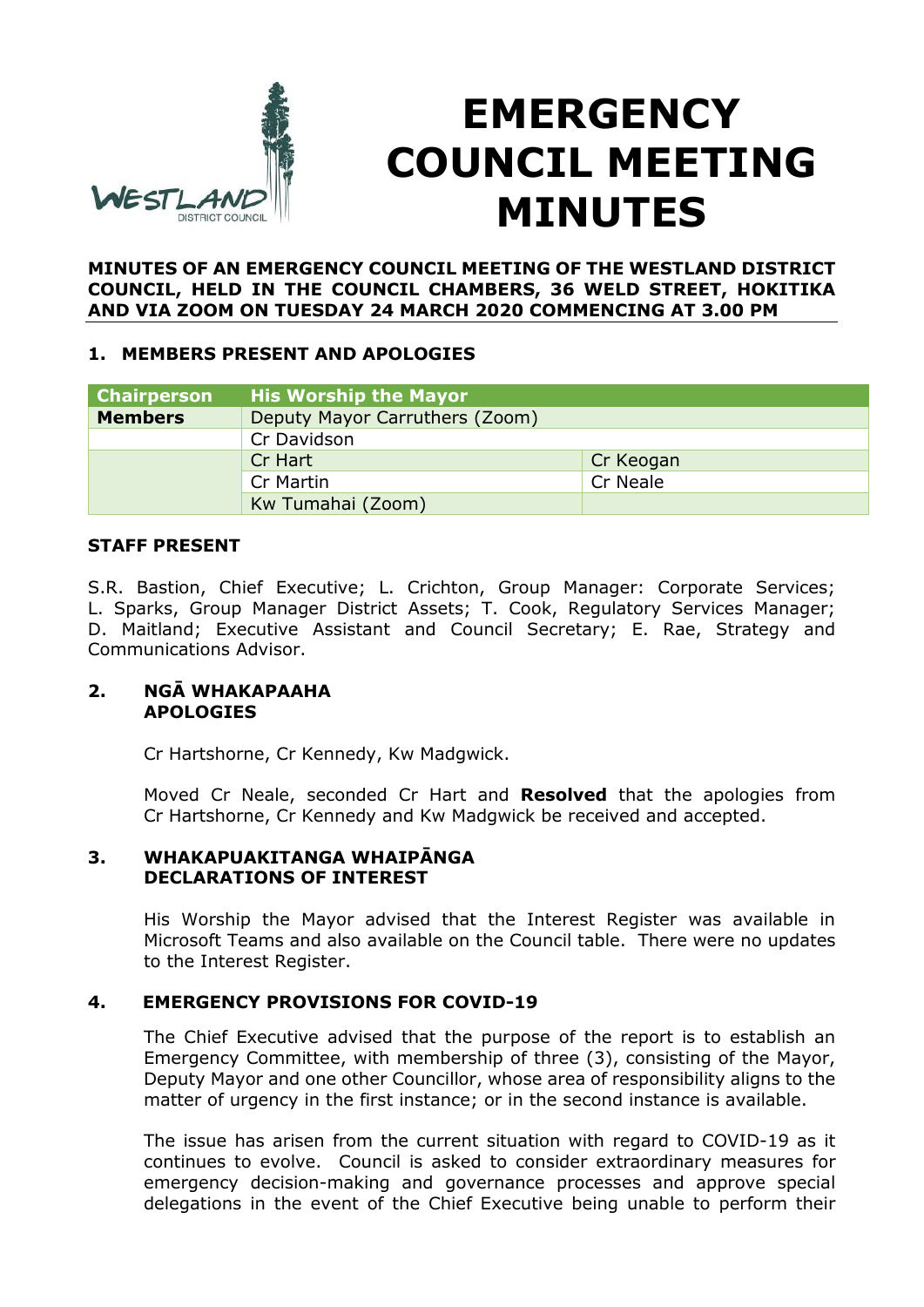duties.

The Chief Executive advised that due to COVID-19 there are a number of staff that are now working remotely, with some Council staff having been stood down. Most of the Council operations are now being run remotely by staff working from home. The core Council assets of 3 waters, roading and solid waste management are still being actively managed.

Councillors had been circulated with a copy of the Pandemic Plan for Westland District Council.

Councillors asked for a weekly update with the Executive Team regarding the COVID-19 situation.

Council's media platforms will be utilised to share information on the evolving COVID-19 situation, and also any effects there may be on the Council's operations.

Moved Cr Hart, seconded Cr Neale and **Resolved** that the following be adopted:

- A) Council receives the report from the Chief Executive, and its Appendices as tabled.
- B) Council note that any legislative change to remove the requirement that Councillors meet "in person" in order to satisfy a quorum is likely to take some weeks.
- C) Council agree that in the event there is a legislative change to enable those attending via audio or audio-visual link to be counted as present for the purposes of the quorum, the following standing orders be amended:

a) Standing Order 13.9

Standing Orders be amended to read:

- Members who attend meetings by audio or audio-visual link will be counted as
- present for the purposes of a quorum. The member attending by audio or
- audio-visual link can vote on any matters raised at the meeting.
- D) Council note that the Epidemic Preparedness Act 2006 process to modify legislation has not yet been commenced.
- E) Council establishes an Emergency Committee, with a membership of three (3), consisting of the Mayor as Chair, Deputy Mayor and one other Councillor, whose area of responsibility aligns to the matter of urgency in the first instance; or in the second instance is available.
- F) Council adopts the Emergency Committee's Terms of Reference as tabled, and under clause 32 of Schedule 7 of the Local Government Act 2002 delegates to the Emergency Committee all Council's functions, responsibilities, duties and powers that cannot be exercised by the Council using its standard processes and procedures due to a pandemic, other natural disaster or state of emergency, except for those that: